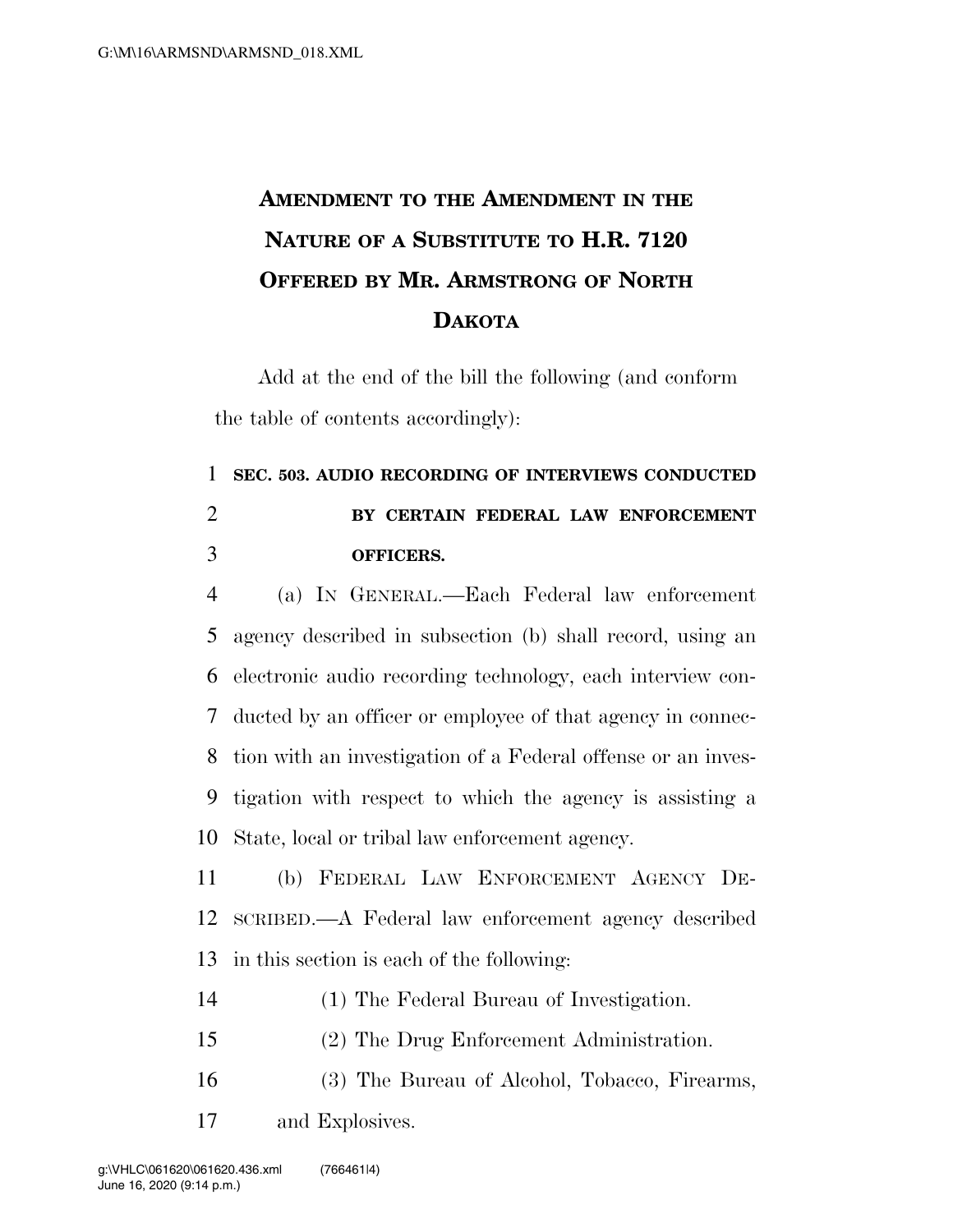| $\mathbf{1}$   | (4) The United States Marshals Service.                  |
|----------------|----------------------------------------------------------|
| $\overline{2}$ | (c) APPLICATION.—                                        |
| 3              | (1) IN GENERAL.—The requirements under this              |
| 4              | section apply with respect to custodial and non-cus-     |
| 5              | todial interviews, but do not apply with respect to      |
| 6              | communications with confidential informants.             |
| 7              | (2) EXTRATERRITORIAL APPLICATION.—In the                 |
| 8              | case of an interview conducted by an officer or em-      |
| 9              | ployee of a Federal law enforcement agency de-           |
| 10             | scribed in subsection (b) of a United States person      |
| 11             | outside of the United States, the requirements under     |
| 12             | this section apply.                                      |
| 13             | (3) DEFINITION.—For purposes of this section,            |
| 14             | the term "United States person" means—                   |
| 15             | (A) a United States citizen or alien admit-              |
| 16             | ted for permanent residence in the United                |
| 17             | States; or                                               |
| 18             | (B) any person who is being interviewed in               |
| 19             | connection with an investigation of any corpora-         |
| 20             | tion, partnership, or other organization orga-           |
| 21             | nized under the laws of the United States.               |
| 22             | (d) NOTIFICATION, CONSENT NOT REQUIRED.—An               |
| 23             | officer of a Federal law enforcement agency described in |
| 24             | subsection (b) may record an interview described in sub- |